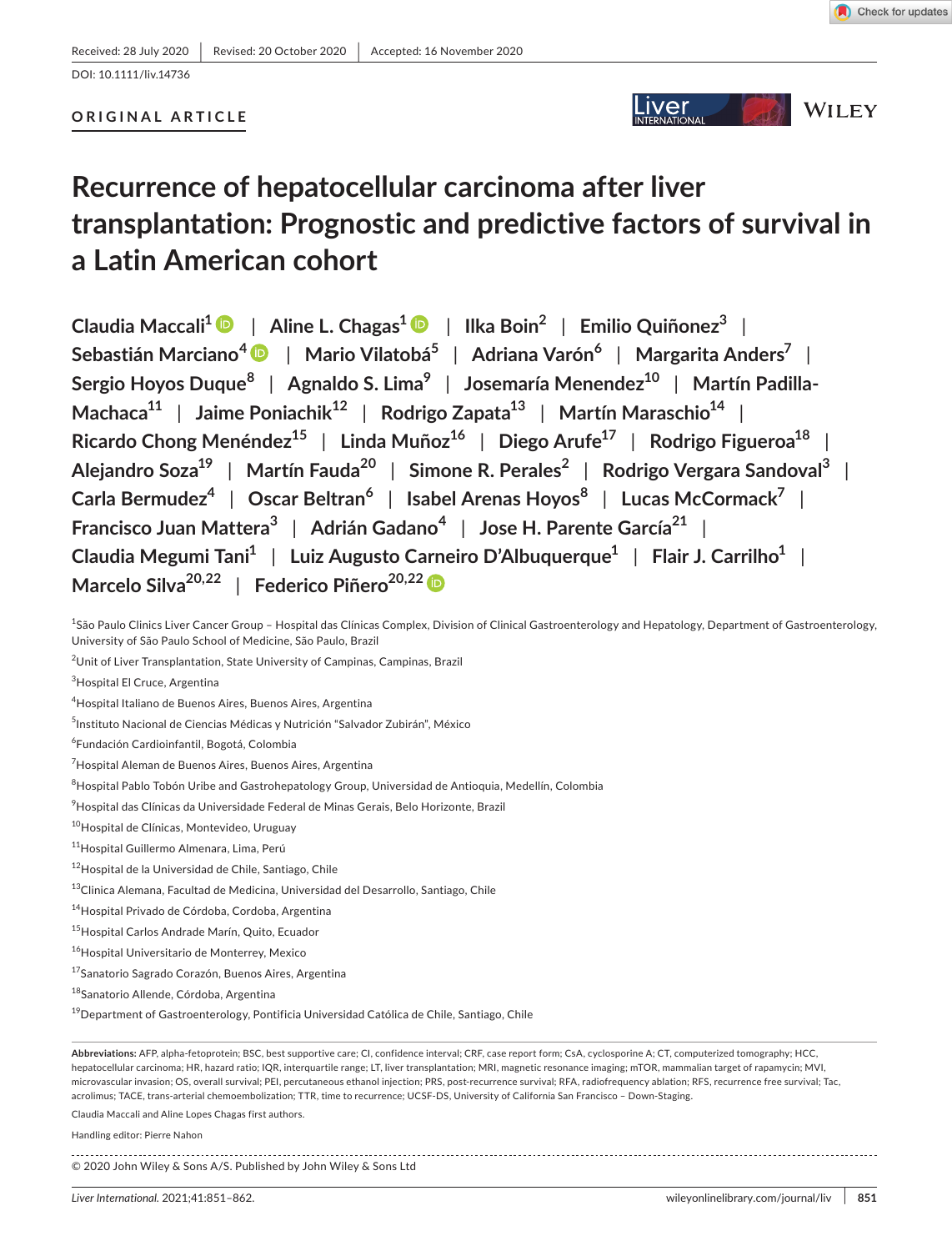<sup>20</sup>Hospital Universitario Austral, Buenos Aires, Argentina

<sup>21</sup>Hospital Federal Universitario do Ceará, Fortaleza, Brazil

<sup>22</sup>Latin American Liver Research Educational and Awareness Network (LALREAN), Buenos Aires, Argentina

#### **Correspondence**

Federico Piñero, Hepatology and Liver Transplant Unit, School of Medicine, Hospital Universitario Austral, Austral University, Av. Presidente Perón 1500, (B1629HJ) Pilar, Buenos Aires, Argentina. Email: [fpinerof@cas.austral.edu.ar](mailto:fpinerof@cas.austral.edu.ar)

## **Abstract**

**Background & Aim:** Recurrence of hepatocellular carcinoma (HCC) after liver transplantation (LT) has a poor prognosis, and the adjusted effect of different treatments on post-recurrence survival (PRS) has not been well defined. This study aims to evaluate prognostic and predictive variables associated with PRS.

**Methods:** This Latin American multicenter retrospective cohort study included HCC patients who underwent LT between the years 2005-2018. We evaluated the effect of baseline characteristics at time of HCC recurrence diagnosis and PRS (Cox regression analysis). Early recurrences were those occurring within 12 months of LT. To evaluate the adjusted treatment effect for HCC recurrence, a propensity score matching analysis was performed to assess the probability of having received any specific treatment for recurrence.

**Results:** From a total of 1085 transplanted HCC patients, the cumulative incidence of recurrence was 16.6% (CI 13.5-20.3), with median time to recurrence of 13.0 months (IQR 6.0-26.0). Factors independently associated with PRS were early recurrence (47.6%), treatment with sorafenib and surgery/trans-arterial chemoembolization (TACE). Patients who underwent any treatment presented "early recurrences" less frequently, and more extrahepatic metastasis. This unbalanced distribution was included in the propensity score matching, with correct calibration and discrimination (receiving operator curve of 0.81 [CI 0.72;0.88]). After matching, the adjusted effect on PRS for any treatment was HR of 0.2 (0.10;0.33); *P* < .0001, for sorafenib therapy HR of 0.4 (0.27;0.77); *P* = .003, and for surgery/ TACE HR of 0.4 (0.18;0.78); *P* = .009.

**Conclusion:** Although early recurrence was associated with worse outcome, even in this population, systemic or locoregional treatments were associated with better PRS.

### **KEYWORDS**

hepatocellular carcinoma, liver transplantation, prognosis, recurrence, treatment

# **1** | **INTRODUCTION**

Candidate selection for liver transplantation (LT) in patients with hepatocellular carcinoma (HCC) has evolved from Milan criteria to *composite* criteria, which include not only tumour burden but also serum alpha-fetoprotein levels  $(AFP)$ <sup>1-3</sup> However, even with appropriate candidate selection, HCC recurrence after LT still develops in 8% to 20% of cases,  $4-7$  with a median time to recurrence (TTR) of 14 months after LT and a post-recurrence median survival of 12.2 months.  $8,9$ Seventy per cent of recurrent cases are diagnosed within the first 2 years of follow-up and most of these (72.9%) are extrahepatic.<sup>10-12</sup>

#### **Lay Summary**

Hepatocellular carcinoma recurrence after liver transplantation in Latin America occurred in 16.6% of patients. Hepatocellular carcinoma recurrence until 1 year after liver transplantation, known as "Early recurrence", is associated with worse outcome. Treatment of hepatocellular carcinoma recurrence after liver transplantation, with any modality, even in early recurrence, is associated with better survival.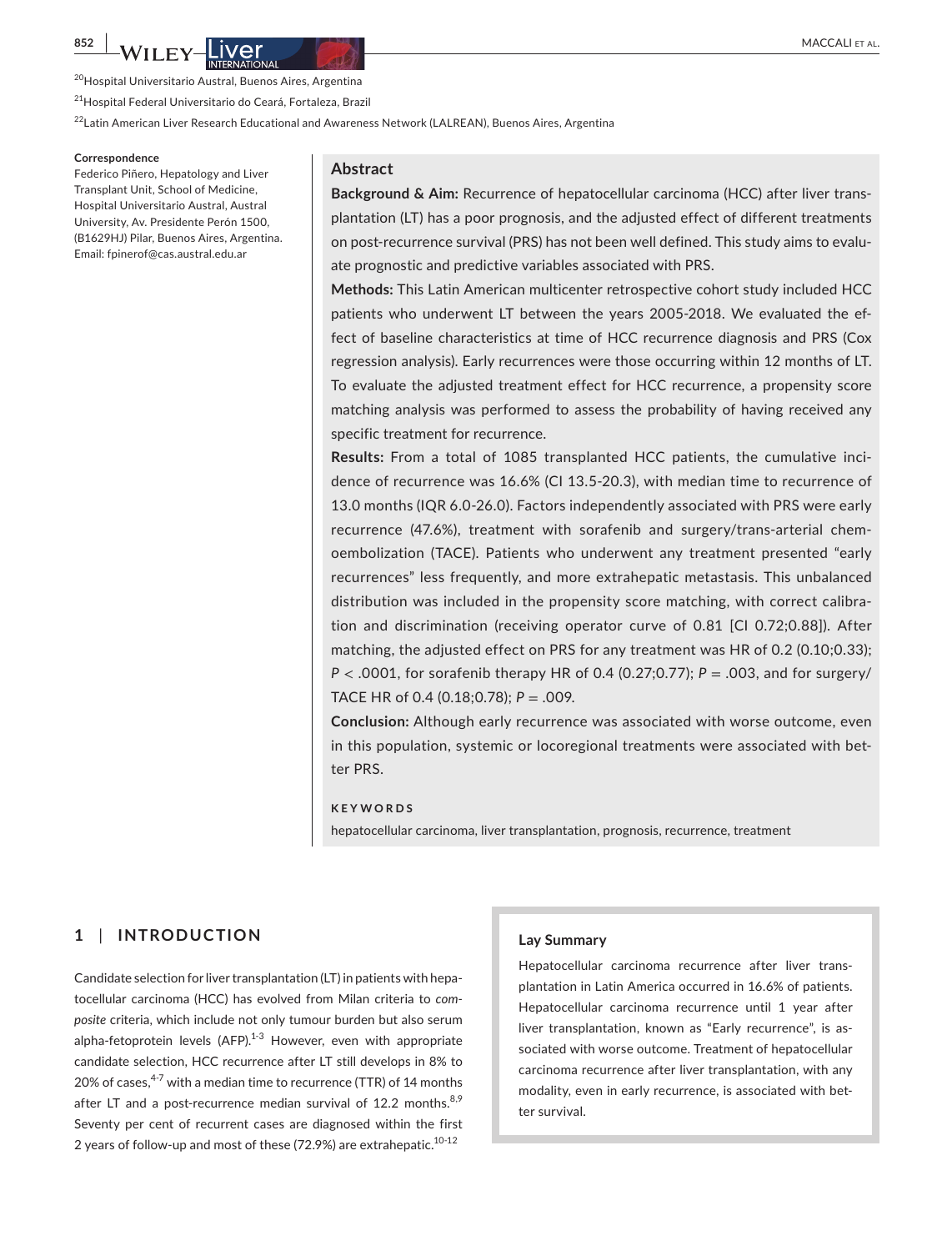Hepatocellular carcinoma recurrence after LT is a dramatic event with dismal prognosis following diagnosis. Although consensus statements recommend surveillance for HCC recurrence after  $LT^{13,14}$  it is not clear whether early detection leads to better prognosis. Nevertheless, surveillance for HCC recurrence is recommended to underline candidate selection processes.<sup>11</sup>

Prognostic factors at time of recurrence associated with post-recurrence survival (PRS) have not previously been systematically analysed. Some studies have shown that TTR has been associated with worse prognosis,  $5-7$  and in other studies, malnutrition and specific site of recurrence, among others, have been shown to be associated with worse PRS.<sup>6,7</sup>

On the other hand, there is no effective or specific treatment for post-LT HCC recurrence. Heterogeneous data have been published so far, including curative and palliative approaches.  $8,15$  Some authors have proposed locoregional therapies and surgical resection, even in the setting of extrahepatic metastasis. However, it is still uncertain whether these therapies, alone or in combination with systemic treatment, are effective. $8,9,15$  Supporting evidence comes from retrospective studies<sup>16</sup> in which the efficacy of specific therapies has not been appropriately adjusted for baseline prognostic factors at time of recurrence. $8,15$  Despite the relevance of the subject, there are few published data from Latin America, a region where several health-related barriers have been described.<sup>17</sup> This study aimed to assess prognostic and predictive variables associated with PRS in a Latin American cohort.

# **2** | **MATERIALS AND METHODS**

This multicenter cohort included adult patients, over 18 years of age, with HCC who underwent LT between 1 January 2005 and 1 January 2018 in 22 different LT centres from Latin America. Study data were registered into a web-based electronic case report form (CRF), following STROBE guidelines, complying ethical standards from the revised Helsinki Declaration in 2008.<sup>18</sup> Study protocol was registered as part of an open public registry (NCT03775863; [www.](http://www.clinicaltrials.gov) [clinicaltrials.gov\)](http://www.clinicaltrials.gov), maintaining a confidentiality agreement under each investigator.

Patients were excluded if (a) tumours other than HCC were confirmed in the explanted liver, (b) incidental HCC was identified (patients with tumours discovered on final pathology without a preceding imaging diagnosis), (c) extrahepatic or macrovascular tumour invasion was observed during pre-transplant evaluation and (d) there was a history of previous liver transplant. In all LT patients, exposure variables included pre-LT, explant-based and post-LT data. Pretransplant patient demographics, aetiology of liver disease as well as longitudinal tumour burden and AFP values were evaluated at listing and at last pre-LT reassessment in all patients. The last image evaluation pre-LT was conducted with CT or MRI. All patients were classified according to pre-LT models or criteria (Milan and the AFP model) based on radiological reports, and serum AFP values.<sup>1,2</sup> Tumour treatment before transplantation was decided in each transplant

 **|** MACCALI et al. **853**

centre and included transarterial chemoembolization (TACE), radiofrequency ablation, percutaneous ethanol injection and liver resection. In patients exceeding Milan criteria, *downstaging* protocols were evaluated following the University of California San Francisco – Down-Staging (UCSF-DS) proposal.17

At explant, aetiology of liver disease was recorded, macroscopic and microscopic evaluation including number and diameter (cm) of each nodule, presence of microvascular invasion (MVI) and degree of tumour differentiation according to Edmonson-Steiner grading system. Necrotic nodules were also measured including necrotic and viable tumour diameter. Finally, the up-to 7 criteria were also applied to the explanted liver specimen.<sup>19</sup>

Maintenance immunosuppression regimen during the first year after transplant was recorded, including Tacrolimus (Tac), cyclosporine A (CsA) or mammalian target of Rapamycin (mTOR) inhibitors (sirolimus or everolimus) with or without mycophenolate sodium/ mofetil (MMF). Acute cellular rejection episode during the first 3 months after LT, histologically confirmed, was also registered.

# **2.1** | **Selection criteria: patients with recurrent HCC after LT**

From this large cohort, we included patients with HCC who presented recurrence after LT. Post-LT HCC recurrence monitoring consisted of CT or MRI and serum AFP assay with a maximum interval of once every 6 months, as recommended by international consensus.<sup>20</sup> Recurrence was determined based on imaging criteria showing typical hallmarks for HCC for intrahepatic recurrences or by tumour biopsy for extrahepatic sites. $13,14$  Exposure variables registered at HCC recurrence diagnosis included site of tumour involvement, including liver, extrahepatic site or both, AFP value at recurrence, liver function, and performance status. Recurrences occurring during the first year after LT were defined as "early recurrence", whereas those occurring after the first year of transplant were defined as "late recurrence".<sup>21</sup>

Additionally, type and treatment initiation following recurrence diagnosis was also registered. As there is no specific international consensus for the treatment of post-LT HCC recurrence, each treatment was decided in each transplant centre on a case-by-case basis following feasibility and available options. As a general rule, for single intrahepatic or extrahepatic sites, resection was done either as a diagnostic or therapeutic approach for tumour recurrence. Systemic therapy included those available from 2005 to 2018 in Latin America. Sorafenib was the only agent approved in this region since 2008.<sup>22</sup> Thus, this time cut-off was additionally included. However, other systemic options were registered including chemotherapeutic agents. Data regarding sorafenib included: starting dose, maximum dose, dose reduction, main adverse events and grade III adverse events leading to sorafenib interruption or discontinuation. During this period, only sorafenib was available for systemic therapy because data on trials and approval of other systemic treatments were afterwards. Data for other recently approved systemic options, such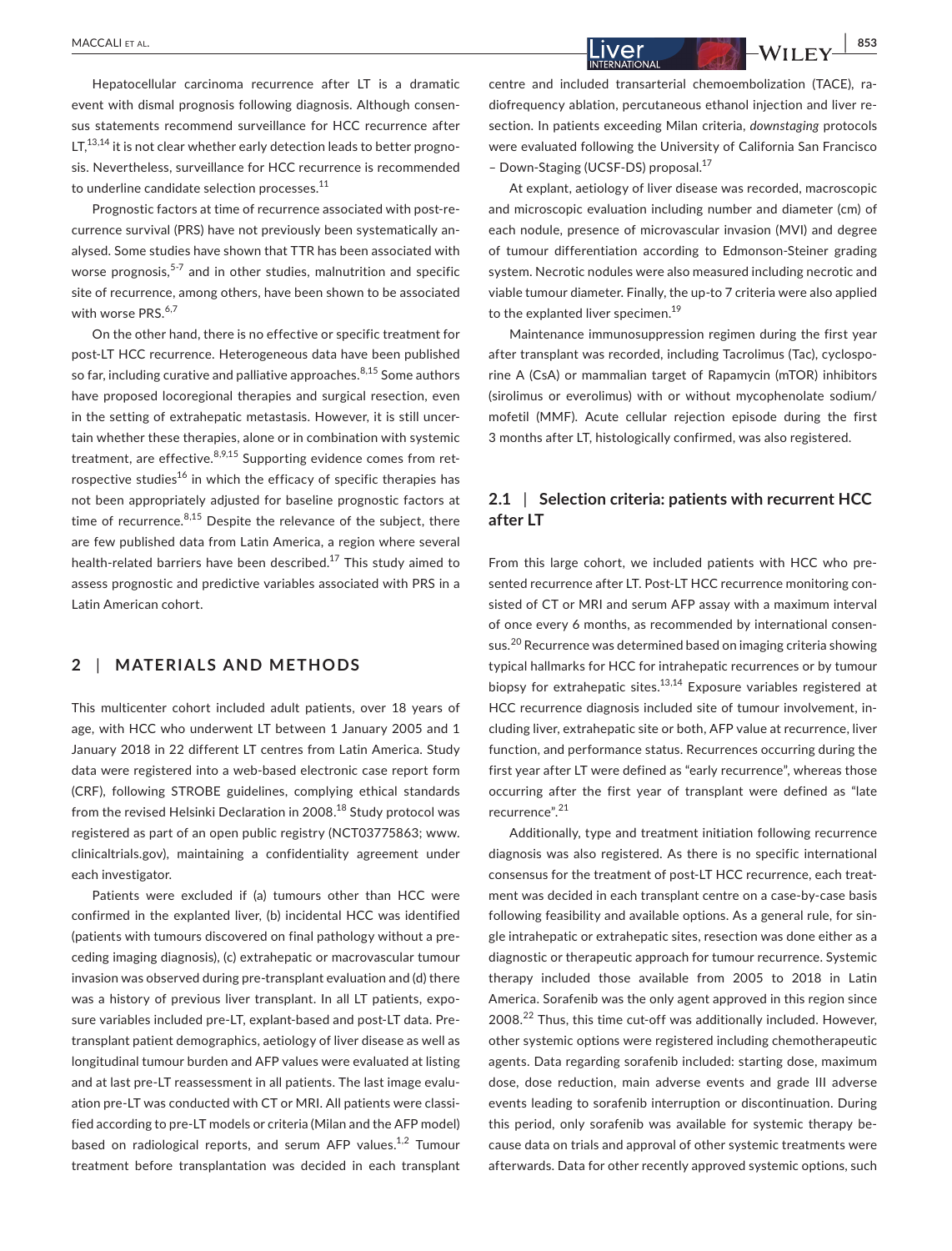**854 | <b>WACCALI ET AL. PRODUCT AL. PRODUCT AL. PRODUCT AL. PRODUCT AL. PRODUCT AL.** 

as lenvatinib, regorafenib, cabozantinib and ramucirumab, or even for immune check-point inhibitors were not registered because these were not available during the study period.<sup>23</sup> Patients not receiving any specific tumour treatment were assigned to best supportive therapy (BSC).

## **2.2** | **Outcomes and statistical analysis**

All patients were followed until death or last outpatient visit. Primary outcome analysed was death following recurrence. PRS was defined as the time elapse from recurrence diagnosis to death or last followup visit. Secondary outcomes were TTR, which was the time elapsed from LT to diagnosis of recurrence, and recurrence-free survival (RFS), which was the time elapsed from LT to either recurrence or death, whichever occurred first. Overall survival (OS) following LT was also a secondary outcome.

Kaplan-Meier survival curves were compared using the log-rank test (Mantel-Cox) for the primary and secondary outcomes. For the effect of each therapy, time 0 was considered from the date of each therapy. We performed and assessed correlation (*r*) between overall survival since LT and TTR. A multivariate Cox regression model with hazard ratios (HR) and 95% confidence intervals (95% CI) was done to evaluate the effect of exposure variables on mortality following HCC recurrence. Proportional hazard assumption was evaluated through graphic and Schoenfeld residual test.

Second, since treatment for HCC recurrence (the exposure of interest) was not a randomly assigned intervention among participants, propensity score matching was also used to adjust for group differences and reduce confounding bias in patients who underwent any kind of treatment and those who received best supportive care only. Therefore, we estimated the probability of being treated from a multivariate logistic regression model with odds ratio and 95% CI, including the variables that may have been considered for the decision to treat or not (age, country of origin, year of recurrence diagnosis, early recurrence and site of recurrence) and used that score as a single matching covariate. Variables included in the model were those included in the final logistic regression model. In each step, we assessed potential confounding effect. Variables with a  $P < 0.1$  after the univariate analysis were included in the multivariate model, generated by stepwise forward selection and comparing each model's performance with Likelihood ratio test in order to prioritize a parsimonious model. In order to avoid overfitting, one variable per at least 10 events was included in all multivariable models. Calibration (Hosmer-Lemeshow test) and discrimination power (area under the receiving operator curve – AUROC) were evaluated. For the propensity score, we assessed the common support range, identified the optimal number of blocks from the propensity score and evaluated the balancing property in each block. We estimated the adjusted treatment effect of this intervention in the context of an observational study, as a strategy for causal inference. Collected data were analysed with STATA 13.0 (StataCorp, College Station, TX, USA).

# **3** | **RESULTS**

This study cohort consisted of 1085 HCC patients who underwent LT in 22 transplant centres from Brazil (n = 377), Argentina (n = 324), Colombia (n = 157), Chile (n = 90), Mexico (n = 63), Uruguay (n = 35), Peru ( $n = 26$ ) and Ecuador ( $n = 13$ ). Most of the patients were transplanted during the period of 2012 to 2018 (64.1%;  $n = 695$ ). Only three patients received a living donor liver transplant during this period. The median time on the waiting list was 4.9 months (IQR 1.7- 10.1 months). During the first period of time (2005-2011;  $n = 435$ ), imaging modality at HCC diagnosis was as follows: CT alone 57.8%  $(n = 251)$ , MRI alone 27.0%  $(n = 118)$  and both methods in 15.2%  $(n = 66)$ . During the last period (2012-2018:  $n = 650$ ), imaging modality used for HCC diagnosis was CT in 49.4% of the patients ( $n = 321$ ), 45.7% with MRI ( $n = 297$ ), both methods in 2.6% ( $n = 17$ ) and tumour biopsy in 2.3% ( $n = 15$ ).

At listing, 86.4% of patients were within Milan criteria ( $n = 938$ ), of which 7.5% had AFP scores >2 points. In the beyond Milan criteria group at listing, 47.3% had AFP scores ≤2 points. Median AFP value at listing was 11.0 ng/mL (IQR 4.5-52.3 ng/mL); 3.6% of the cohort presented AFP value >1000 ng/mL (Table S1). Locoregional bridging therapies were performed in 55.4% of the study cohort ( $n = 601$ ). Regarding downstaging, excluding patients with AFP serum values above 1000 ng/mL ( $n = 39$ ) at listing, 87.5% were within Milan criteria ( $n = 912$ ). Among patients beyond Milan criteria, 8.0% were within UCSF-DS protocol ( $n = 83$ ) and 4.5% were exceeding the UCSF-DS protocol, defined as "all-comers" ( $n = 47$ ). Effective downstaging to Milan criteria occurred in 30.1% (CI 20.5-41.7) of those within the UCSF-DS protocol and 17.0% (CI 7.6-30.8) of "all-comers".

At explant pathology analysis 22.9% of the patients presented MVI, 25.7% had poorly differentiated tumours and 10.3% were beyond the up-to 7 criteria. Complete necrosis of target lesion was observed in 2.8% of patients who underwent bridging therapies. Overall 5-year post-LT survival rate was 64.2% (CI 60.5-67.6), whereas corresponding HCC recurrence rate was 16.6% (CI 13.5- 20.3) (Figure 1A).

## **3.1** | **Patients with recurrent HCC after LT**

A total of 105 patients presented HCC recurrence after LT, with a cumulative recurrence rate at 1, 3 and 5 years after LT of 5.8% (CI 4.4-7.6), 12.5% (CI 10.2-15.1) and 16.6% (CI 13.5-20.3) respectively (Figure 1A). Overall median RFS was 25.0 months (IQR 7.0-47.5) (Figure 1B) with a median TTR of 13.0 months (IQR 6.0-26.0). TTR significantly correlated with post-LT overall survival  $(r = .82; P < .0001)$  (Figure S1).

At listing, 68.6% of the patients with HCC recurrence were within Milan criteria, and median AFP values at listing were 41.6 ng/mL. In patients presenting recurrence, after excluding 10 patients with AFP values above 1000 ng/mL (according to the UCSF-DS protocol), 70.5% were within Milan criteria ( $n = 67$ ), 19.0% were within UCSF-DS protocol ( $n = 18$ ) and 10.5% ( $n = 10$ ) were "all-comers". Effective downstaging to Milan criteria from listing to last tumour reassessment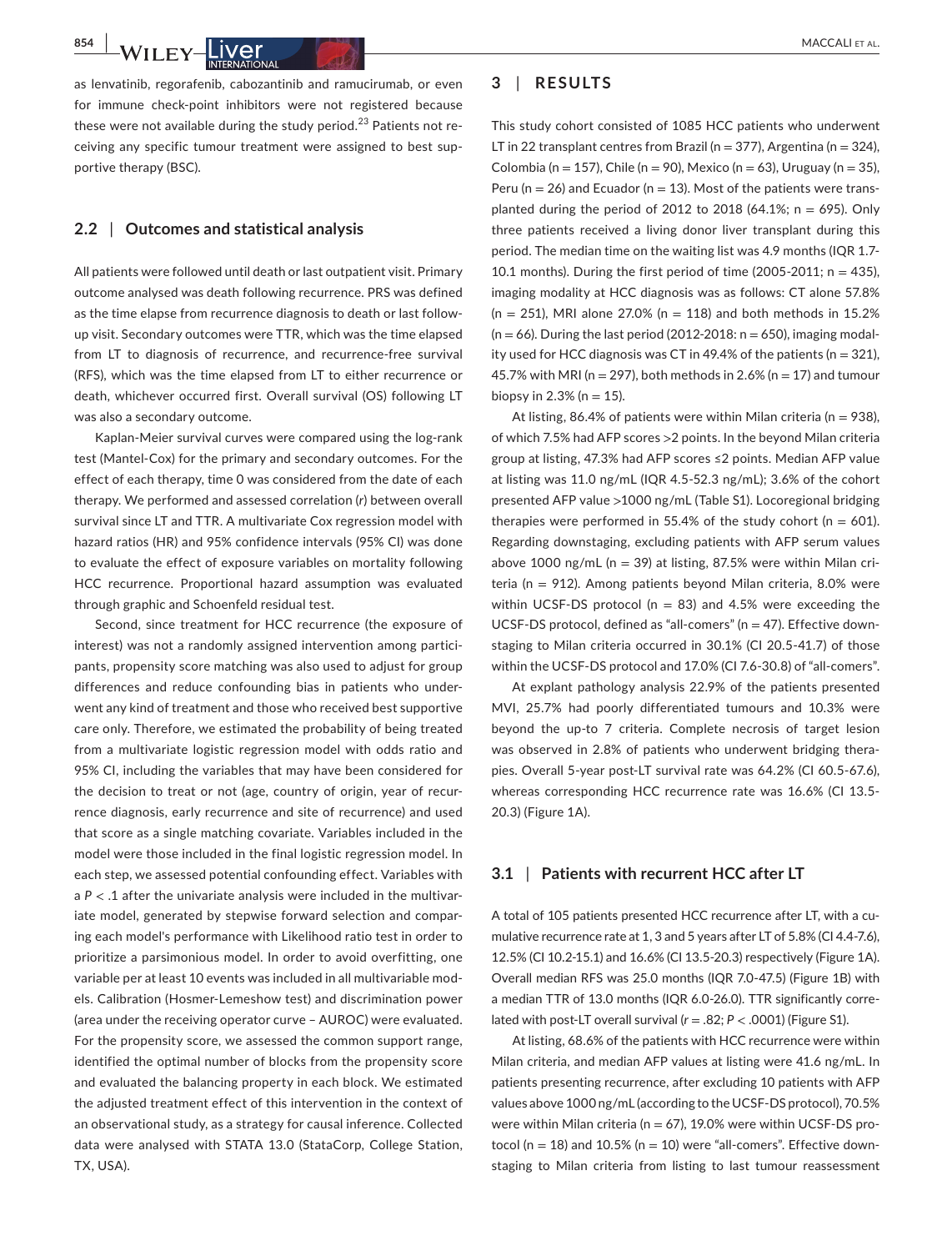**FIGURE 1** Kaplan-Meier cumulative recurrence curve for the overall cohort (Panel A). Recurrence-free survival in patients with or without recurrence (Panel B). *Note*. Median time to recurrence in patients with hepatocellular carcinoma recurrence after liver transplantation (LT) was 13.0 mo (IQR 6.0-26.0). Most of recurrences occurred during the first 2 y after LT; 47.6% presenting early recurrence (A). Recurrence free survival was significantly shorter for those patients presenting recurrence (B)



occurred in 27.8% (CI 9.7-53.4) of those within the UCSF-DS protocol and 30.0% (CI 6.7-65.2) of "all-comers". When analysing explant features, 34.3% were beyond the up-to 7 criteria, 52.4% presented MVI and 29.5% had a nuclear grade ≥II (Table 1). Recurrence diagnosis was conducted using imaging plus AFP values in 77.1% and tumour biopsy in 22.9%. Median AFP values at recurrence diagnosis were 400 ng/mL (IQR 8.0-3270 ng/mL). Extrahepatic sites of recurrence were more frequent than liver alone (76.2% vs 44.7%); most common extrahepatic sites were lungs (34.3%) and bones (31.4%).

The most used drugs for maintenance immunosuppression during the first year after LT in patients with recurrent HCC were Tac in 65.7%, MMF in 53.3% and steroids in 89.1%. Use of CsA with or without steroid or MMF was in 21.9%. The use of mTOR inhibitors, either alone or with MMF, was observed in 32.4% after the first year

of transplant in patients presenting HCC recurrence. Acute cellular rejection was reported in 9.2% of these patients.

Early recurrence presented in 47.6% of patients (Table 2). Variables associated with "early recurrence" are shown in Table 3. Only the presence of poorly differentiated tumours at explant pathology was independently associated with "early recurrence" with an OR of 2.49 (CI 1.02;6.06), adjusted for the presence of MVI [OR 1.2 (CI 0.53;2.65)] and pre-LT AFP values [AFP >1000 ng/mL OR 1.9 (CI 0.48;7.70)].

# **3.2** | **Variables associated with PRS**

Median PRS was 6.2 months (IQR 2.3-14.4 months). Analysing prognostic factors assessed at recurrence diagnosis, "early recurrence"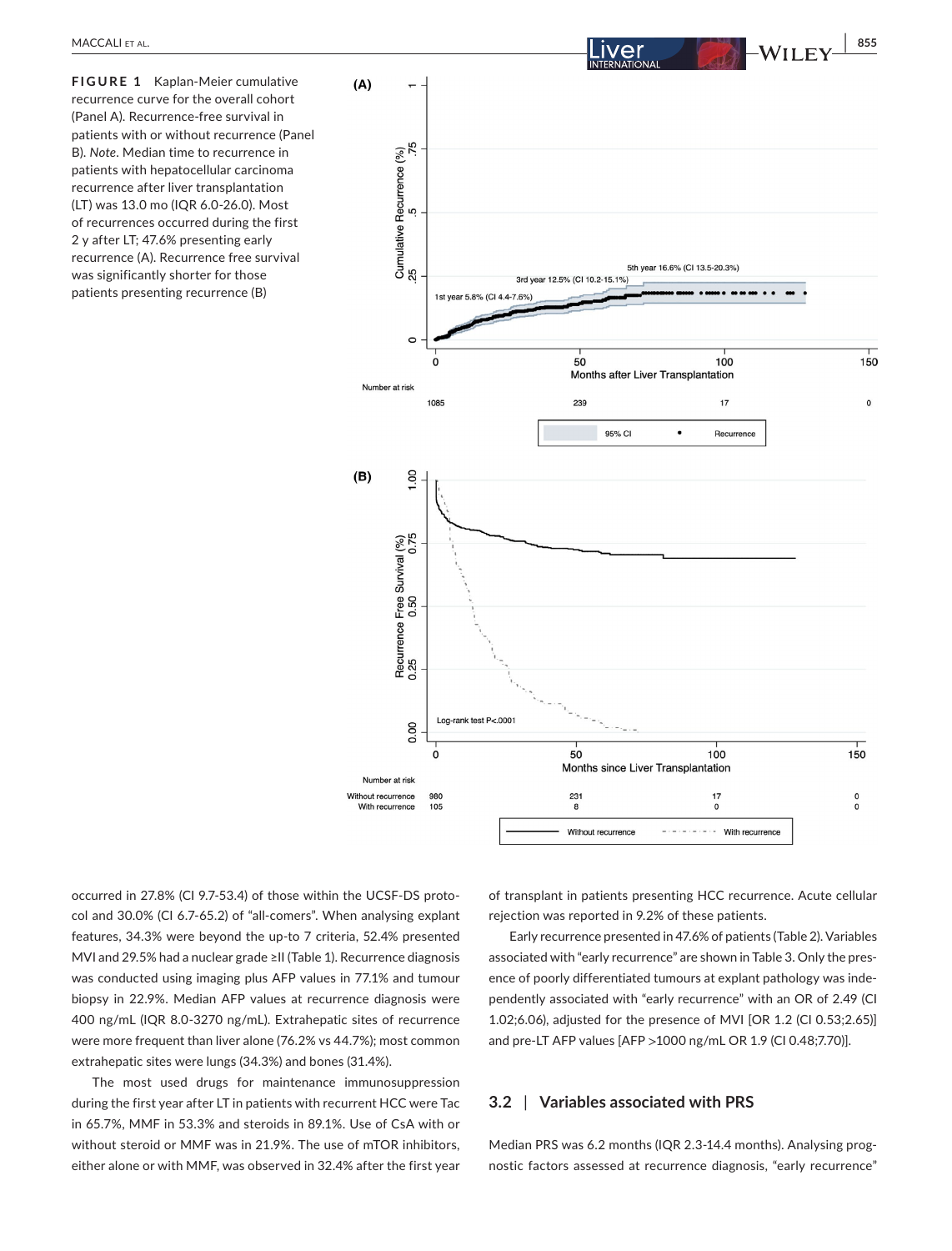**TABLE 1** Baseline characteristic of patients with recurrent HCC  $(n = 105)$ 

| Variable                                | Value                 |
|-----------------------------------------|-----------------------|
| Age, $y$ ( $\pm$ SD)                    | $57 + 9$              |
| Gender, male, n (%)                     | 83 (79.0)             |
| Waiting list, mo, median (IQR)          | $4.6(2.1-10.2)$       |
| Supplementary MELD points, n (%)        | 72 (68.6)             |
| Year of transplant, n (%)               |                       |
| 2005-2011                               | 62 (59.0)             |
| 2012-2018                               | 43 (40.9)             |
| Year of recurrence, n (%)               |                       |
| Before 2008                             | 16(15.2)              |
| <b>After 2008</b>                       | 89 (84.8)             |
| Pre-transplant images at listing        |                       |
| Within Milan, n (%)                     | 72 (68.6)             |
| AFP, ng/L, median (IQR)                 | 41.6<br>$(8.5 - 350)$ |
| $AFP \le 100$ ng/mL, n (%)              | 66 (64.7)             |
| AFP 100-1000 ng/mL, n (%)               | 26(25.5)              |
| $AFP > 1000$ ng/mL, n (%)               | 10(9.8)               |
| Locoregional treatment before LT, n (%) | 63 (60.0)             |
| <b>Explanted liver features</b>         |                       |
| Within up-to $7$ , n $(\%)$             | 69 (65.7)             |
| MVI, n (%)                              | 55 (52.4)             |
| Nuclear grade $>$ II, n (%)             | 31(29.5)              |

*Note:* Normal values: alpha-fetoprotein 0.6-4.4 ng/mL.

Abbreviations: AFP, alpha-fetoprotein; HCC, hepatocellular carcinoma; LT, liver transplantation; MELD, model for end-stage liver disease; MVI, microvascular invasion.

was associated with worse PRS (median PRS 3.9 vs 8.4 months, *P* = .0003) (Figure 2). Baseline prognostic variables associated with death after recurrence are shown in Table 3. "Early recurrence" [HR 2.1 (CI 1.37;3.38)], adjusted for pulmonary metastasis, was independently associated with death after recurrence. Type of immunosuppression regime at the first year of transplant was not associated with better PRS.

# **3.3** | **Adjusted treatment effect after propensity score matching**

Regarding post-LT HCC recurrence treatment, only 55.2% of the patients ( $n = 58$ ) received any kind of treatment (curative or palliative) and 44.8% ( $n = 47$ ) best supportive care. Among patients who underwent treatment for HCC recurrence, 10 were submitted to resection, 3 were treated with TACE, 5 received radiotherapy, 6 underwent systemic chemotherapy and 41 received sorafenib. The median sorafenib treatment duration was 9.3 months (IQR 3.3-22.6 months). Most frequent sorafenib starting dose was 800 mg/day in 58.3%, 77.8% of the patients achieved the maximum dose of 800 mg and

27.8% needed dose reduction during follow-up. The most frequent adverse events were hyporexia ( $n = 8$ ) and diarrhoea ( $n = 7$ ) and 30.6% required sorafenib interruption or discontinuation caused by grade III adverse events (anorexia and fatigue in 5 patients, abnormal liver function tests in 2 patients and hand-foot-skin reaction, gastrointestinal bleeding, congestive heart failure and encephalopathy in 1 patient each). Four patients received combined treatment including sorafenib: one with resection, one with resection and TACE and two with systemic chemotherapy and radiotherapy.

Patients who received treatment for HCC recurrence presented a longer median PRS compared to BSC {11.4 vs 3.2 months [HR 0.2 (CI 0.12;0.32); *P* < .001]} (Table 2). Median PRS was longer in patients receiving sorafenib or liver resection/TACE when compared to BSC [(11.3 vs 5.2 months, *P* < .001) and (16.8 vs 5.2 months, *P* = .001), respectively], even in patients with "early recurrence" (Figure 3). In Cox regression multivariate analysis, early recurrence [HR 1.9 (CI 1.22;3.03)], treatment with sorafenib [HR 0.4 (CI 0.22;0.59)] and surgery/TACE [HR 0.3 (CI 0.14;0.61)] were factors independently associated with mortality after recurrence (Table 4).

Patients who underwent treatment for HCC recurrence presented "early recurrences" less frequently, and a higher frequency of extrahepatic metastasis (Table 2). This unbalanced distribution of "early recurrence" between groups could have led to a treatment selection bias. Variables included in the propensity score matching evaluating the probability of having received treatment for HCC recurrence were as follows: year of recurrence before 2008 (OR 0.1 [CI 0.02;0.67]; *P* = .01), "early recurrence" (OR 0.2 [CI 0.08;0.57];  $P = .002$ ) and hepatic site at recurrence (OR 0.2 [CI 0.08;0.67]; *P* = .007), adjusted for country of origin (Table S2). Calibration of the model was correct (Hosmer-Lemeshow *P* = .77) and the AUROC was 0.81 (CI 0.72;0.88) (Figure 4). Five blocks of treatment probability were generated for the propensity score and all variables were balanced in each block. Standardized bias across covariates included in the propensity score before and after matching was not significant (Figure S2). The adjusted effect on PRS after the propensity score matching estimation showed that any kind of treatment [adjusted HR of 0.2 (0.10;0.33); *P* < .0001], sorafenib therapy [adjusted HR of 0.4 (0.27;0.77); *P* = .003] and surgery/TACE [adjusted HR of 0.4 (0.18;0.78); *P* = .009] were associated with better PRS.

# **4** | **DISCUSSION**

In this large Latin American multicenter study, the 5-year cumulative recurrence rate was 16.6%, similar to the latest published studies.<sup>10,24</sup> We evaluated prognostic factors at the time that recurrence was diagnosed, and the effect of specific therapies for recurrent HCC. Patients with early recurrence presented worse prognosis, and treatment of HCC recurrence impacted positively on survival. Adjusted for these prognostic factors, through propensity score matching, both sorafenib and locoregional therapy prolonged PRS.

Hepatocellular carcinoma recurrence has been associated with a dismal prognosis, it is one of the most significant causes of death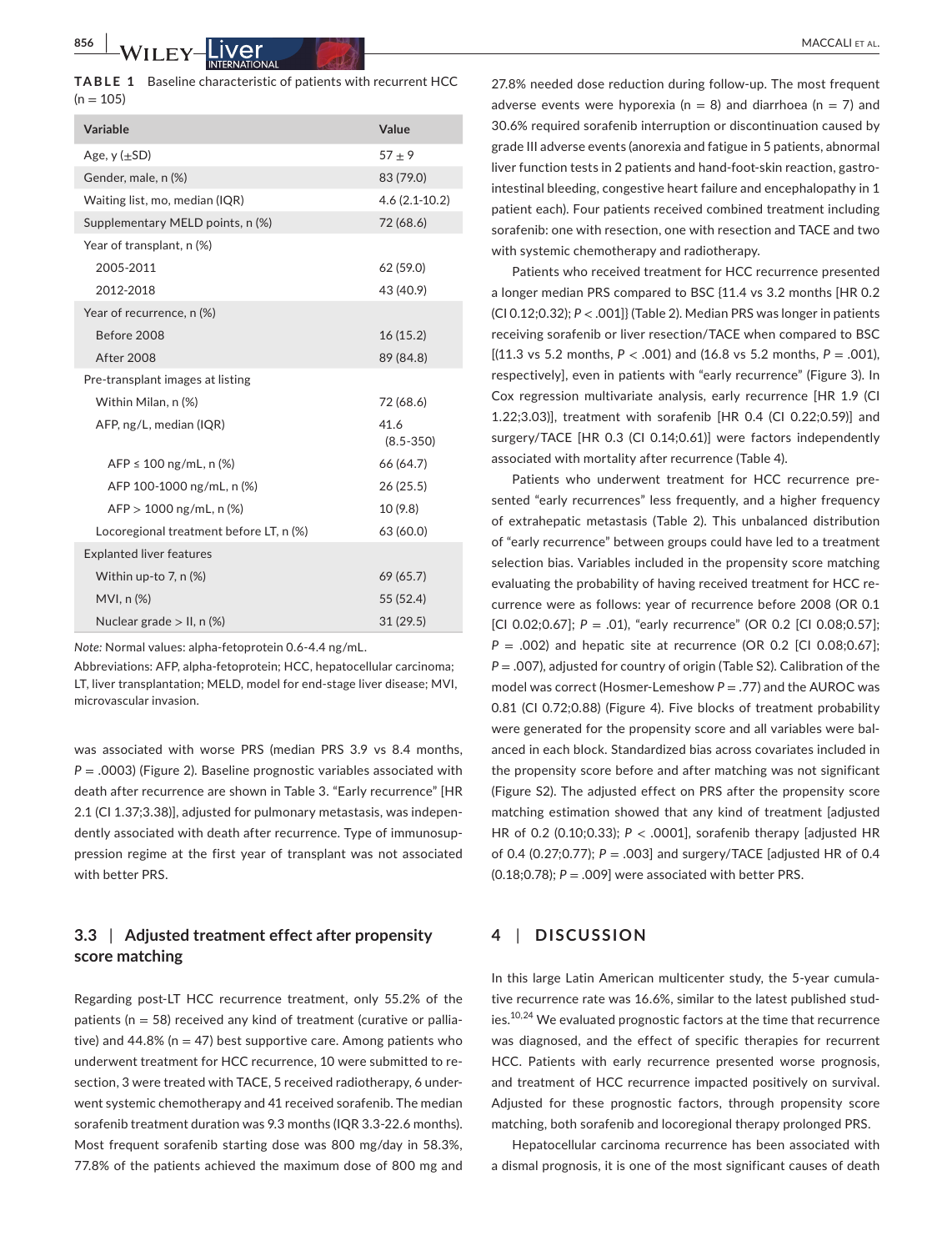|                      | <b>INTERNATIONAL</b>                            |                                    |                                       |         |  |  |  |
|----------------------|-------------------------------------------------|------------------------------------|---------------------------------------|---------|--|--|--|
| is<br>not<br>urrence | Variable                                        | With treatment $n = 58$<br>(55.2%) | Without treatment $n = 47$<br>(44.8%) | P       |  |  |  |
|                      | Age, $y (\pm SD)$                               | $58 \pm 9$                         | $57 + 9$                              | .79     |  |  |  |
|                      | Gender, male, n (%)                             | 42 (72.4)                          | 41 (87.2)                             | .09     |  |  |  |
|                      | Country, n (%)                                  |                                    |                                       |         |  |  |  |
|                      | Argentina ( $n = 27$ )                          | 15(55.6)                           | 12 (44.4)                             | .03     |  |  |  |
|                      | Uruguay ( $n = 6$ )                             | 4(66.7)                            | 2(33.3)                               |         |  |  |  |
|                      | Chile ( $n = 12$ )                              | 5(41.7)                            | 7(58.3)                               |         |  |  |  |
|                      | Brazil ( $n = 30$ )                             | 12 (40.0)                          | 18 (60.0)                             |         |  |  |  |
|                      | Mexico ( $n = 9$ )                              | 9(100)                             | 0                                     |         |  |  |  |
|                      | Peru ( $n = 1$ )                                | 1(100)                             | $\mathbf 0$                           |         |  |  |  |
|                      | Colombia ( $n = 20$ )                           | 12 (60.0)                          | 8(40.0)                               |         |  |  |  |
|                      | Ecuador ( $n = 0$ )                             | $\mathbf{0}$                       | $\mathsf{O}$                          |         |  |  |  |
|                      | Data at recurrence diagnosis                    |                                    |                                       |         |  |  |  |
|                      | Year of recurrence, n (%)                       |                                    |                                       |         |  |  |  |
|                      | Before 2008                                     | 3(5.2)                             | 13(27.7)                              | .002    |  |  |  |
|                      | <b>After 2008</b>                               | 55 (94.8)                          | 34(72.3)                              |         |  |  |  |
|                      | Early recurrence, n (%)                         | 17(29.3)                           | 33 (70.2)                             | < .0001 |  |  |  |
|                      | Hepatic site of recurrence,<br>$n (\%)$         | 20(34.5)                           | 27(57.4)                              | .01     |  |  |  |
|                      | Extrahepatic site of<br>recurrence, n (%)       | 48 (82.8)                          | 32(68.1)                              | .06     |  |  |  |
|                      | AFP at<br>recurrence $> 1000$ ng/L,<br>$n (\%)$ | 7(12.1)                            | 7(14.9)                               | .44     |  |  |  |
|                      |                                                 |                                    |                                       |         |  |  |  |

*Note:* Normal values: alpha-fetoprotein 0.6-4.4 ng/mL.

Abbreviations: AFP, alpha-fetoprotein; HCC, hepatocellular carcinoma; LT, liver transplantation.

after LT, with a median OS less than a year after the diagnosis. $14,25$ Generally, post-LT HCC recurrence occurs in a multifocal state with a fast progression rate caused by immunosuppression.<sup>15</sup> In this study, the median TTR was 13 months and the median PRS was 6.2 months, similar to other series.<sup>9,21,26</sup> We observed that TTR was an important prognostic factor, half of patients presented recurrences within the first 12 months, and was an independently associated factor with poor survival, as previously reported.18,23 Different from what was observed in other studies, $^{9,24}$  where AFP values impacted on survival of these patients, in our study AFP levels at recurrence had no impact on post-recurrence mortality. However, AFP values at recurrence diagnosis have not been robustly associated with worst outcomes after LT.

Early recurrence (<12 months) has been associated with a negative impact on survival, regardless of specific treatment. $^9$  These prompt tumour presentations may be related to a failure of pre-transplant staging, a high original cancer load with circulating tumour cells in other organs or an expression of a more aggressive tumour biology.26,27 We observed an independent association between early recurrence and presence of poorly differentiated tumours which reinforce this hypothesis. Late recurrence has been associated with a better prognosis, in part owing to late engrafting of HCC cells that remained latent or neo-oncogenesis.<sup>8,28</sup>

Although the effect of therapy for HCC recurrence upon PRS has been evaluated in different previous publications, the adjusted treatment effect considering selection bias has not been conducted before. Indeed, as there are no prospective, randomized or controlled studies, most of these data came from retrospective publications. Consequently, the treatment strategy in this group is still controversial.<sup>4,8</sup>

In the present study, patients who underwent treatment presented a better PRS that was significantly higher compared to those receiving best supportive care, even after adjusting through propensity score matching for the probability of having received any treatment. In a Brazilian retrospective multicenter study, patients who were submitted to any kind of treatment after recurrence also presented better survival, and it was an independent factor associated with better prognosis. $^{24}$  However, the effect of treatment was not adjusted with a potential indication of selection bias,  $8-10$  showing better PRS in those patients who could only be treated owing to better unreported prognostic factors (nutrition status, performance status, site preferences, feasibility, among others).4,15,29

In our study, systemic therapy with sorafenib presented better PRS when compared to BSC, independently of TTR, and was well tolerated in the majority of patients. Systemic therapy is usually applied in patients who HCC relapse presents or become

**TABLE 2** Comparative analys between patients receiving and receiving treatment for HCC rec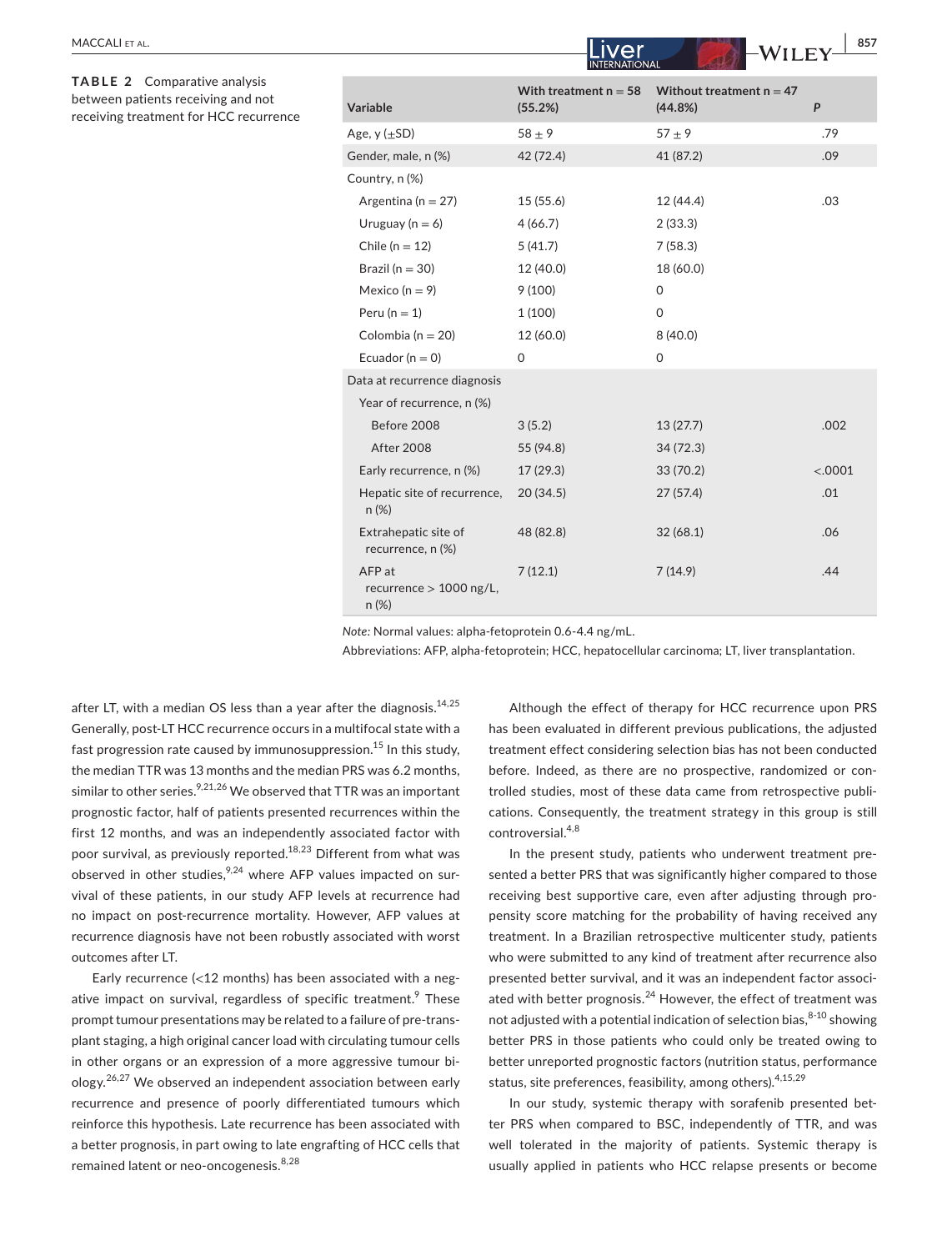# **TABLE 3** Prognostic variables associated with post-recurrence mortality. Cox regression analysis

| Variable                                   | Median post-recurrence<br>survival, mo (IQR) | <b>Unadjusted HR</b><br>(95% CI) | P       | <b>Adjusted HR</b><br>(95% CI) | $\boldsymbol{P}$ |
|--------------------------------------------|----------------------------------------------|----------------------------------|---------|--------------------------------|------------------|
| Age, y                                     |                                              | 1.00 (0.98;1.03)                 | .68     |                                |                  |
| Milan criteria at listing <sup>a</sup>     |                                              |                                  |         |                                |                  |
| Within ( $n = 72$ )                        | $5.0(2.1-11.9)$                              |                                  |         |                                |                  |
| Exceeding<br>$(n = 33)$                    | $9.6(5.3-18.5)$                              | 1.24 (0.78;1.96)                 | .36     |                                |                  |
| AFP level at listing, ng/mL                |                                              |                                  |         |                                |                  |
| ≤100 (n = 66)                              | $6.3(3.1-16.4)$                              |                                  |         |                                |                  |
| 101-1000<br>$(n = 26)$                     | $4.9(1.5-11.5)$                              | 1.16 (0.68;1.96)                 | .59     |                                |                  |
| $>1000$ (n = 10)                           | $6.2(2.0-14.4)$                              | 1.13 (0.54.2.39)                 | .74     |                                |                  |
| Up-to 7 criteria <sup>a</sup>              |                                              |                                  |         |                                |                  |
| Within ( $n = 69$ )                        | $5.6(2.3-14.1)$                              | 0.79(0.51;1.25)                  | .32     |                                |                  |
| Exceeding<br>$(n = 36)$                    | $6.7(3.2 - 16.0)$                            |                                  |         |                                |                  |
| Microvascular invasion <sup>a</sup>        |                                              |                                  |         |                                |                  |
| Presence<br>$(n = 55)$                     | $5.8(3.1 - 16.8)$                            | 0.91(0.58;1.41)                  | .67     |                                |                  |
| Absence<br>$(n = 50)$                      | $6.3(2.2-14.4)$                              |                                  |         |                                |                  |
| Poorly differentiated tumours <sup>a</sup> |                                              |                                  |         |                                |                  |
| Presence<br>$(n = 31)$                     | $6.3(1.6-11.5)$                              | 1.21 (0.76;1.95)                 | .42     |                                |                  |
| Absence<br>$(n = 74)$                      | $6.2(2.6-16.4)$                              |                                  |         |                                |                  |
| Immunosuppression at first year of LT      |                                              |                                  |         |                                |                  |
| Tac ( $n = 69$ )                           | $5.8(2.6-15.3)$                              | 0.67(0.43;1.05)                  | .08     |                                |                  |
| $MMF (n = 56)$                             | $4.7(1.8-11.1)$                              | 1.20 (0.77;1.87)                 | .41     |                                |                  |
| $CsA (n = 23)$                             | $8.1(2.3-16.8)$                              | 1.28 (0.78;2.09)                 | .32     |                                |                  |
| $mTORs (n = 34)$                           | $6.7(3.1-6.7)$                               | 1.14(0.72;1.81)                  | .57     |                                |                  |
| Early recurrence                           |                                              |                                  |         |                                |                  |
| Yes ( $n = 50$ )                           | $3.9(1.5-11.3)$                              | 2.23 (1.43;3.49)                 | < .0001 | 2.15 (1.37;3.38)               | .001             |
| No ( $n = 55$ )                            | $8.4(5.0-19.0)$                              |                                  |         |                                |                  |
| Extrahepatic site                          |                                              |                                  |         |                                |                  |
| Yes ( $n = 80$ )                           | $6.3(2.8-16.8)$                              | 0.71(0.43;1.18)                  | .19     |                                |                  |
| No ( $n = 25$ )                            | $5.0(2.1-9.1)$                               | $\ddot{\phantom{0}}$             |         |                                |                  |
| Pulmonary metastasis                       |                                              |                                  |         |                                |                  |
| Yes ( $n = 36$ )                           | $6.7(2.2-22.0)$                              | 0.69(0.43;1.11)                  | .13     | 0.80(0.49;1.31)                | .38              |
| No ( $n = 69$ )                            | $6.0(2.6-11.8)$                              |                                  |         |                                |                  |
| Bony metastasis                            |                                              |                                  |         |                                |                  |
| Yes ( $n = 33$ )                           | $6.3(3.1-11.5)$                              | 1.35 (0.84;2.17)                 | .22     |                                |                  |
| No ( $n = 72$ )                            | $6.1(2.4-18.8)$                              |                                  |         |                                |                  |
| Other sites metastasis                     |                                              |                                  |         |                                |                  |
| Yes ( $n = 29$ )                           | $6.2(2.6-13.9)$                              | 1.13(0.70;1.82)                  | .62     |                                |                  |
| No ( $n = 76$ )                            | $6.1(2.2-14.9)$                              |                                  |         |                                |                  |
| AFP at<br>recurrence, ng/L                 |                                              | 1.00 (0.99;1.01)                 | .77     |                                |                  |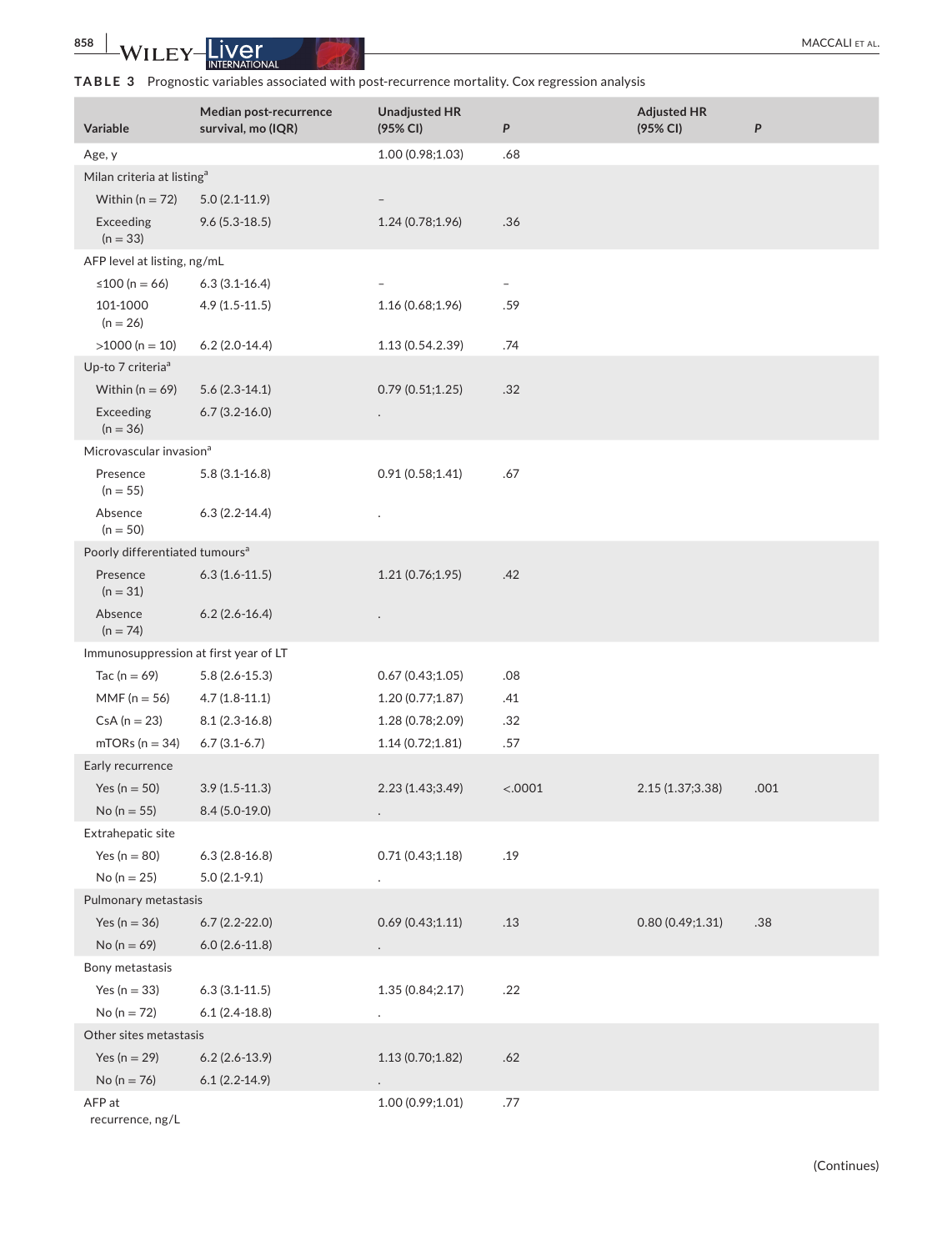| MACCALI ET AL.             |                                              |                                  |     | lLiver'<br><b>INTERNATIONAL</b> | 859<br>$\vdash$ WILEY $\dashv$ |
|----------------------------|----------------------------------------------|----------------------------------|-----|---------------------------------|--------------------------------|
| <b>TABLE 3</b> (Continued) |                                              |                                  |     |                                 |                                |
| Variable                   | Median post-recurrence<br>survival, mo (IQR) | <b>Unadjusted HR</b><br>(95% CI) | P   | <b>Adjusted HR</b><br>(95% CI)  | D                              |
| ≤1000 (n = 91)             | $6.2(2.3-16.8)$                              | -                                |     |                                 |                                |
| $>1000$ (n = 14)           | $4.5(2.2 - 11.5)$                            | 1.59 (0.85;2.96)                 | .15 | 1.47(0.78;2.77)                 | .23                            |

*Note:* Normal values: alpha-fetoprotein 0.6-4.4 ng/mL.

Abbreviations: AFP, alpha-fetoprotein; CsA, cyclosporine A; HCC, hepatocellular carcinoma; HR, hazard ratio; MMF, mycophenolate mofetil; mTOR, mammalian target of Rapamycin; Tac, Tacrolimus; TACE, transarterial chemoembolization.

<sup>a</sup>At explant pathology analysis.





spread systemically.<sup>29</sup> In a meta-analysis, sorafenib improved PRS when compared to BSC and some studies of this review reported side effects with required dose reduction or discontinuation.<sup>8</sup> Nevertheless, the use of sorafenib appears to be well tolerated with few severe adverse events in the post-LT setting.<sup>29-31</sup> We did not evaluate the association of sorafenib and mTOR inhibitors. Some retrospective studies, not adjusting for some selection biases, have shown improved survival as a result of this association. $^8$  In this study the effect of treatment, including sorafenib, was adjusted for by conducting propensity score matching.

The probability of having received each therapy included recurrences occurring prior to 2008 (sorafenib was available throughout the region from 2008), early recurrence<sup>23,27</sup> and hepatic site.<sup>8,22</sup> A surprising result in this study is the lower probability of treatment in patients with hepatic recurrence. As there are several factors that impact on the likelihood of treatment in these patients and were not addressed by this research; other studies should be conducted to elucidate this result. 8,15

This study has a few noteworthy limitations. It is a retrospective study for treatment evaluation based on real-life reports from 7 countries. However, to avoid heterogeneous reporting of data, a specific CRF was conducted and centrally reviewed. Secondly, a centralized imaging or explant pathology review was not feasible. Most importantly, performance status or additional comorbidities at recurrence diagnosis, and site feasibility of each treatment were not available. For this reason, we adjusted the treatment effect including country in the propensity score.

In conclusion, in this large multicenter study, early recurrence (<12 months) was the most important factor associated with prognosis after recurrence. Systemic treatment with sorafenib was associated with better PRS, even in early recurrences. Surgical or locoregional therapies were also capable of prolonging PRS. We believe that HCC recurrence is a dismal event, which may be a consequence of unappropriated candidate selection, leading to the use of a graft that could have been used in other HCC or non-HCC patient. Whether early recurrence as a primary outcome, which is associated with worst outcomes, should lead to further refinement of candidate selection is still controversial. Whether new systemic treatment options, such as immunotherapy,<sup>32</sup> will be feasible in this setting is a matter of debate. Although sequential treatment with sorafenib-regorafenib has been recently published,<sup>16</sup> other options such as *checkpoint inhibitors* might increase the risk of graft rejection. This demonstrates the importance of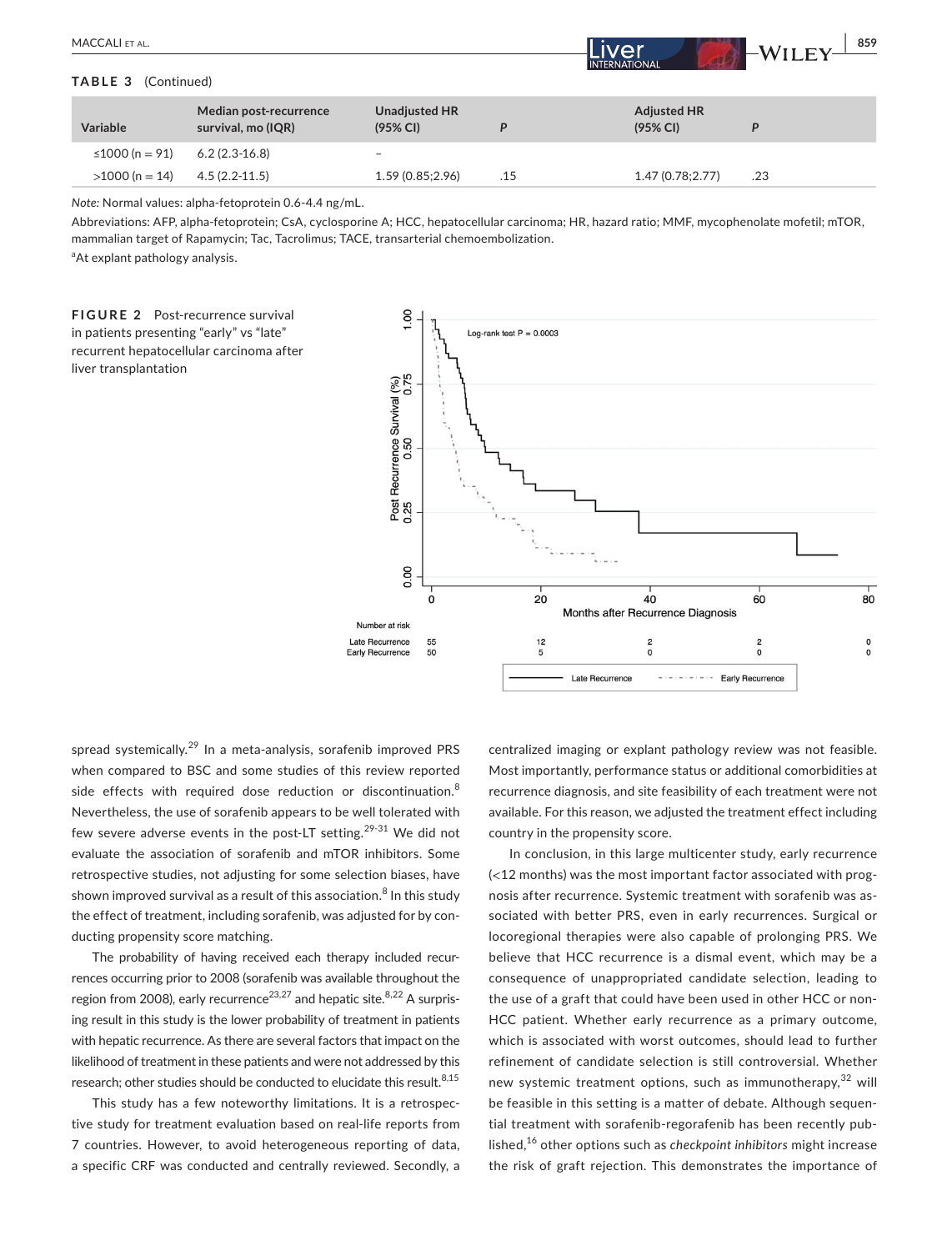

**FIGURE 3** Stratified effect on postrecurrence survival according to "early" vs "late" recurrent hepatocellular carcinoma (HCC) after liver transplantation and treatment with or without sorafenib

|  | TABLE 4 Effect of treatment on post-recurrence mortality adjusted for prognostic baseline variables at HCC recurrence diagnosis |  |  |  |  |  |  |  |
|--|---------------------------------------------------------------------------------------------------------------------------------|--|--|--|--|--|--|--|
|--|---------------------------------------------------------------------------------------------------------------------------------|--|--|--|--|--|--|--|

| <b>Variable</b>         | Median post-recurrence survival,<br>mo (IQR) | Unadjusted HR (95%<br>CI | P       | Adjusted HR (95% CI) | P       |
|-------------------------|----------------------------------------------|--------------------------|---------|----------------------|---------|
| Early recurrence        |                                              |                          |         |                      |         |
| Yes ( $n = 50$ )        | $3.9(1.5-11.3)$                              | 2.23(1.43;3.49)          | < .0001 | 1.92 (1.22;3.03)     | .005    |
| No (n = 55)             | $8.4(5.0-19.0)$                              | $\cdot$                  |         |                      |         |
| Treatment of recurrence |                                              |                          |         |                      |         |
| Yes ( $n = 58$ )        | $11.4(5.6 - 22.2)$                           | 0.19(0.12;0.32)          | < .0001 |                      |         |
| No ( $n = 47$ )         | $3.2(1.3-6.0)$                               | $\qquad \qquad -$        |         |                      |         |
| Sorafenib               |                                              |                          |         |                      |         |
| Yes ( $n = 41$ )        | $11.3(4.7-22.2)$                             | 0.42(0.26;0.68)          | < .0001 | 0.36(0.22;0.59)      | < .0001 |
| No ( $n = 64$ )         | $5.0(2.1-9.6)$                               | $\overline{\phantom{0}}$ |         |                      |         |
| Surgery and TACE        |                                              |                          |         |                      |         |
| Yes ( $n = 17$ )        | 16.8 (8.4-30.7)                              | 0.33(0.16;0.67)          | .002    | 0.29(0.14;0.61)      | .001    |
| No ( $n = 88$ )         | $5.3(2.2-11.4)$                              | $\qquad \qquad$          |         |                      |         |

*Note:* Normal values: alpha-fetoprotein 0.6-4.4 ng/mL.

Abbreviations: AFP, alpha-fetoprotein; HCC, hepatocellular carcinoma; HR, hazard ratio; TACE, transarterial chemoembolization.

carrying out prospective or even better, randomized controlled studies, comparing different types of treatments in patients with post-LT HCC recurrence, in order to define a treatment strategy for this group of patients.

# **ACKNOWLEDGEMENTS**

We would like to thank all other co-authors who participated in this study: Argentina: M Fauda, A Gonzalez Campaña, L G Podesta, M Balmer, O Gil, R Traverso, G Casares Diaz, A Alcaraz, M Barrabino, J Menna, P Raffa. Brazil: S Reges Perales, L Zanaga. Uruguay: S Gerona, P Vanerio. Chile: V Henriquez, A Iracheta, A Ginesta, M Rius. Peru: J Chaman Ortiz, C Rondon, O Mantilla Cruzzatti. Ecuador: X Armijos Salinas, C Garces Vizcarra, J Rojas Macanchi. Colombia: L

Santos, M Garzón, I Arenas Hoyos. Mexico: Sara Hurtado Gomez, Ignacio García-Juarez, Carlos Moctezuma-Velazquez. All the authors approved the final version of the manuscript.

#### **CONFLICT OF INTEREST**

The authors of this manuscript have no conflicts of interest to disclose as described by *Liver International*.

# **AUTHOR CONTRIBUTIONS**

Research design: Federico Piñero, Claudia Maccali, Aline Chagas. Contribution with important reagents and data collection: all other co-authors including those in acknowledgements. Analysed data: Federico Piñero, Fernando Rubinstein. Wrote the article: Claudia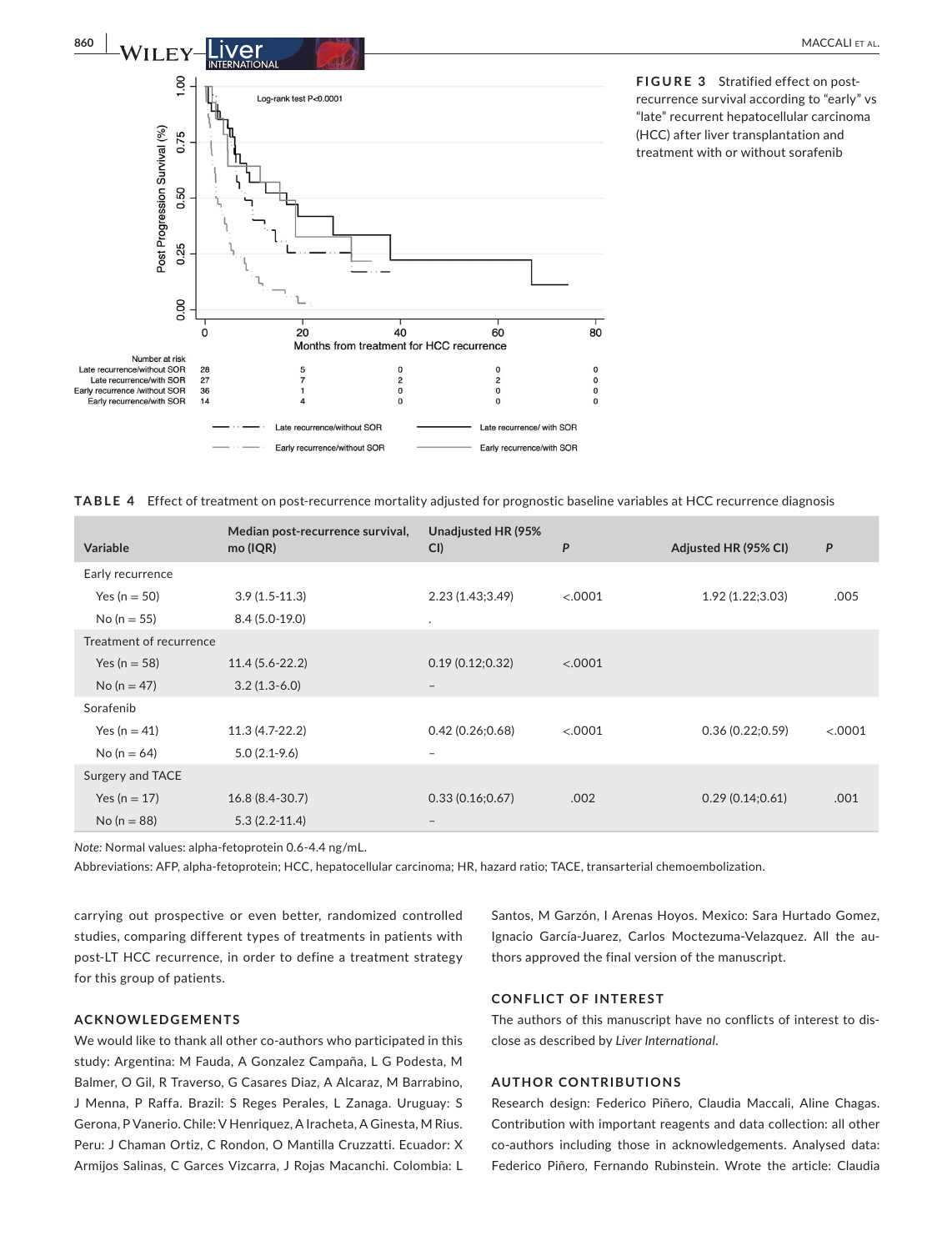

**FIGURE 4** Receiving operator curve for the propensity score matching covariate analysis, assessing the probability of having received treatment for hepatocellular carcinoma recurrence

Maccali, Aline Chagas. Critical revision of the manuscript: Federico Piñero, Flair Carrilho, Rodrigo Zapata and Marcelo Silva.

## **FUNDING INFORMATION**

This research received no specific grant from any funding agency in the public, commercial, or non-profit sectors. Study protocol was registered as part of an open public registry (NCT03775863; [www.](http://www.clinicaltrials.gov) [clinicaltrials.gov\)](http://www.clinicaltrials.gov), maintaining a confidentiality agreement under each investigator.

#### **ORCID**

*Claudia Macca[li](https://orcid.org/0000-0002-7404-2540)* <https://orcid.org/0000-0002-0300-2066> *Aline L. Chagas* <https://orcid.org/0000-0002-7404-2540> *Sebastián Mar[ciano](https://orcid.org/0000-0002-9528-2279)* <https://orcid.org/0000-0002-7983-1450> *Federico Piñero* <https://orcid.org/0000-0002-9528-2279>

#### **REFERENCES**

- 1. Mazzaferro V, Regalia E, Doci R, et al. Liver transplantation for the treatment of small hepatocellular carcinomas in patients with cirrhosis. *N Engl J Med*. 1996;334:693-699.
- 2. Duvoux C, Roudot-Thoraval F, Decaens T, et al. Liver transplantation for hepatocellular carcinoma: a model including α-fetoprotein improves the performance of Milan Criteria. *Gastroenterol*. 2012;143:986-994.
- 3. Mazzafero V, Sposito C, Zhou J, et al. Metroticket 2.0 model for analysis of competing risks of death after liver transplantation for hepatocellular carcinoma. *Gastroenterol*. 2018;154:128-139.
- 4. Sapisochin G, Bruix J. Liver transplantation for hepatocellular carcinoma: outcomes and novel surgical approaches. *Nat Rev Gastroenterol Hepatol*. 2017;14:203-217.
- 5. Roberts JP. Tumor surveillance-what can and should be done? Screening for recurrence of hepatocellular carcinoma after liver transplantation. *Liver Transpl*. 2005;11:S45-46.
- 6. Schwartz M, Roayaie S, Llovet J. How should patients with hepatocellular carcinoma recurrence after liver transplantation be treated? *J Hepatol*. 2005;43:584-589.
- 7. Zimmerman MA, Ghobrial M, Tong MJ, et al. Recurrence of hepatocellular carcinoma following liver transplantation: a review of

preoperative and postoperative prognostic indicators. *Arch Surg*. 2008;143:182-188.

- 8. De'Angelis N, Landi F, Carra MC, Azoulay D Managements of recurrent hepatocellular carcinoma after liver transplantation: a systematic review. *World J Gastroenterol*. 2015;21:11185-11198.
- 9. Sapisochin G, Goldaracena N, Astete S, et al. Benefit of treating hepatocellular carcinoma recurrence after liver transplantation and analysis of prognostic factors for survival in a large Euro-American Series. *Ann Surg Oncol*. 2015;22:2286-2294.
- 10. Fernandez-Sevilla E, Allard MA, Selten J, et al. Recurrence of hepatocellular carcinoma after liver transplantation: is there a place for resection? *Liver Transpl*. 2017;23:440-447.
- 11. Sotiropoulos GC, Molmenti EP, Losch C, Beckebaum S, Broelsch CE, Lang H. Meta-analysis of tumor recurrence after liver transplantation for hepatocellular carcinoma based on 1,198 cases. *Eur J Med Res*. 2007;12:527-534.
- 12. Shetty K, Timmins K, Brensinger C, et al. Liver transplantation for hepatocellular carcinoma validation of present selection criteria in predicting outcome. *Liver Transpl*. 2004;10:911-918.
- 13. Heimbach JK, Kulik LM, Finn RS, et al. AASLD guidelines for the treatment of hepatocellular carcinoma. *Hepatology*. 2018;67:358-380.
- 14. European Association for the Study of the Liver. EASL clinical practice guidelines: management of hepatocellular carcinoma. *J Hepatol*. 2018;69:182-236.
- 15. Hollebecque A, Decaens T, Boleslawski E, et al. Natural history and therapeutic management of recurrent hepatocellular carcinoma after liver transplantation. *Gastroenterol Clin Biol*. 2009;33:361-369.
- 16. Iavarone M, Invernizzi F, Czauderna C, et al. Preliminary experience on safety of Regorafenib after Sorafenib failure in recurrent hepatocellular carcinoma after liver transplantation. *Am J Transplant*. 2019;19:3176-3184.
- 17. Piñero F, Marciano S, Fernández N, et al. Intermediate-advanced hepatocellular carcinoma in Argentina: treatment and survival analysis. *World J Gastroenterol*. 2019;25:3607-3618.
- 18. Elm EV, Altman DG, Egger M, et al. The strengthening the reporting of observational studies in epidemiology (STROBE) statement: guidelines for reporting observational studies. *Int J Surg*. 2014;12:1495-1499.
- 19. Mazzaferro V, Llovet JM, Miceli R, et al. Predicting survival after liver transplantation in patients with hepatocellular carcinoma beyond the Milan criteria: a retrospective, exploratory analysis. *Lancet Oncol*. 2009;10:35-43.
- 20. Kneteman N, Livraghi T, Madoff D, Santibañez E, Kew M. Tools for monitoring patients with hepatocellular carcinoma on the waiting list and after liver transplantation. *Liver Transpl*. 2011;17:117-127.
- 21. Toso C, Cader S, Mentha-Dugerdil A, et al. Factors predicting survival after post-transplant hepatocellular carcinoma recurrence. *J Hepatobiliary Pancreat Sci*. 2013;20:342-347.
- 22. Llovet JM, Ricci S, Mazzafero V, et al. Sorafenib in advanced hepatocellular carcinoma. *N Engl J Med*. 2008;329:378-390.
- 23. Rimassa L, Pressiani T, Merle P. Systemic treatment options in hepatocellular carcinoma. *Liver Cancer*. 2019;8:427-446.
- 24. Chagas AL, Felga GEG, Diniz MA, et al. Hepatocellular carcinoma recurrence after liver transplantation in a Brazilian multicenter study: clinical profile and prognostic factors of survival. *Eur J Gastroenterol Hepatol*. 2019;31:1148-1156.
- 25. Adam R, Karam V, Delvart V, et al. Evolution of indications and results of liver transplantation in Europe. A report from the European Liver Transplant Registry (ELTR). *J Hepatol*. 2012;57:675-688.
- 26. Bodzin AS, Lunsford KE, Markovic D, Harlander-Locke MP, Busuttil RW, Agopian VG. Predicting mortality in patients developing recurrent hepatocellular carcinoma after liver transplantation: impact of treatment modality and recurrence characteristics. *Ann Surg*. 2017;266:118-125.
- 27. Filgueira NA. Hepatocellular carcinoma recurrence after liver transplantation: risk fator, screening and clinical presentation. *World J Hepatol*. 2019;11:261-272.